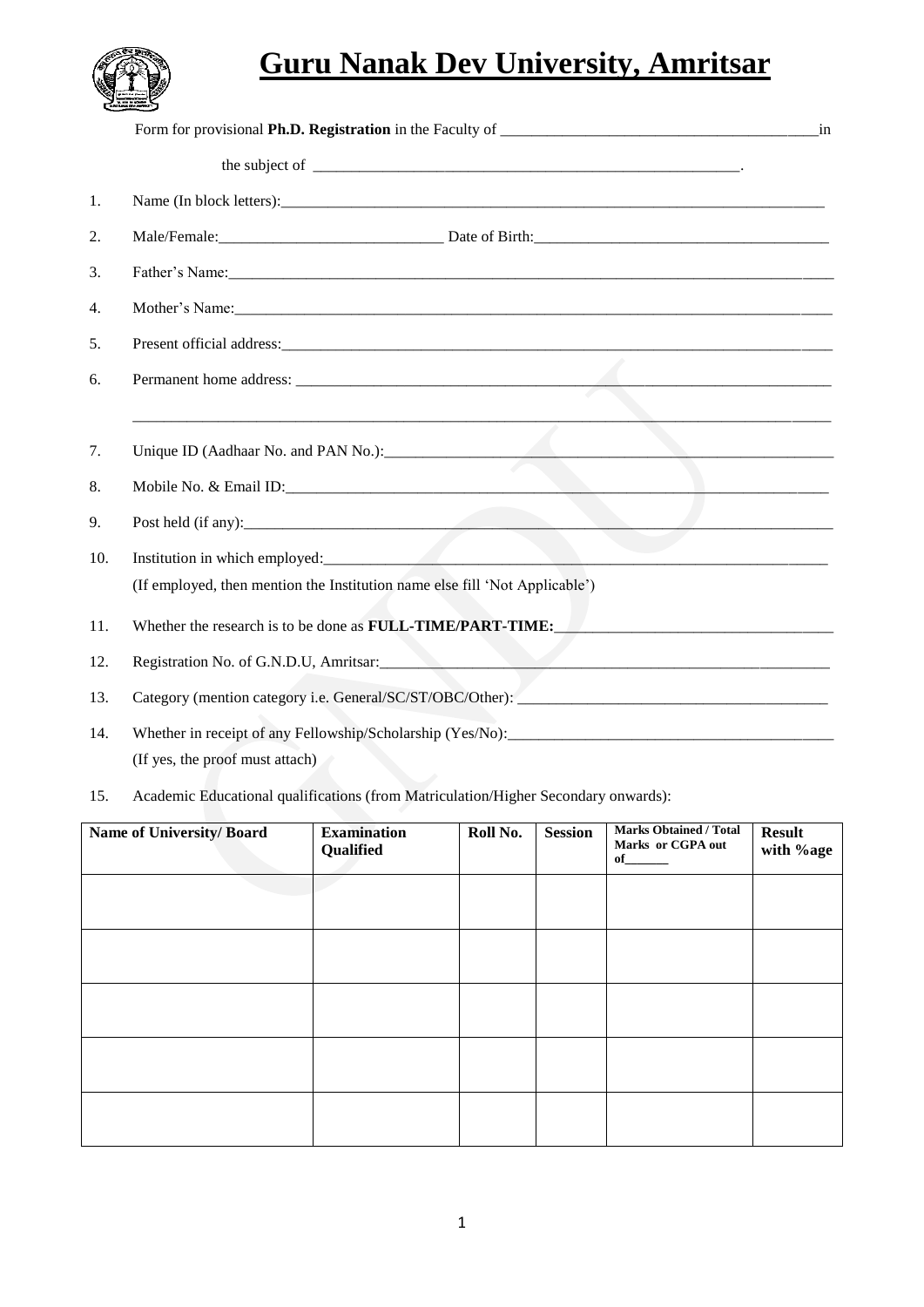16. Any other information (e.g. published work, experience of research)

17. Name of the Department of the university/college/approved research centre, where research work will be carried

 $\overline{\phantom{a}}$  ,  $\overline{\phantom{a}}$  ,  $\overline{\phantom{a}}$  ,  $\overline{\phantom{a}}$  ,  $\overline{\phantom{a}}$  ,  $\overline{\phantom{a}}$  ,  $\overline{\phantom{a}}$  ,  $\overline{\phantom{a}}$  ,  $\overline{\phantom{a}}$  ,  $\overline{\phantom{a}}$  ,  $\overline{\phantom{a}}$  ,  $\overline{\phantom{a}}$  ,  $\overline{\phantom{a}}$  ,  $\overline{\phantom{a}}$  ,  $\overline{\phantom{a}}$  ,  $\overline{\phantom{a}}$ 

| out                           |
|-------------------------------|
|                               |
|                               |
| 18. Proposed area of research |

(The title of the thesis written in an Indian Language, should also invariable carry its English version).

19. Summary of the research problem in about 500 words. It should briefly cover tentative topic of research, introduction, aims and objectives/hypothesis, methodology, plan of work/ chapterization, bibliography (Must be Signed by Research Scholar & Supervisor)

 $\mathcal{L}_\mathcal{L} = \mathcal{L}_\mathcal{L} = \mathcal{L}_\mathcal{L} = \mathcal{L}_\mathcal{L} = \mathcal{L}_\mathcal{L} = \mathcal{L}_\mathcal{L} = \mathcal{L}_\mathcal{L} = \mathcal{L}_\mathcal{L} = \mathcal{L}_\mathcal{L} = \mathcal{L}_\mathcal{L} = \mathcal{L}_\mathcal{L} = \mathcal{L}_\mathcal{L} = \mathcal{L}_\mathcal{L} = \mathcal{L}_\mathcal{L} = \mathcal{L}_\mathcal{L} = \mathcal{L}_\mathcal{L} = \mathcal{L}_\mathcal{L}$ 

*Certified that all the material/information used for the preparation of Ph.D. synopsis/summary/thesis is entirely my own, and all ideas and references have been duly acknowledged. If any irregularity is found in this regard, I shall be entirely responsible for the consequences.* 

*I shall abide by the Ordinances and Regulations for the Degree of Doctor of Philosophy of Guru Nanak Dev University and I also read the attached instructions carefully.* 

Affix Photo

Date:

**Signature of the Candidate**

### **RECOMMENDATION OF THE SUPERVISOR & HEAD OF THE DEPARTMENT**

I recommended the applicant for enrolment/registration in the degree of Doctor of Philosophy in the subject of

\_\_\_\_\_\_\_\_\_\_\_\_\_\_\_\_\_\_\_\_\_\_\_\_\_\_\_\_\_\_\_\_\_\_\_\_ (Faculty of \_\_\_\_\_\_\_\_\_\_\_\_\_\_\_\_\_\_\_\_\_\_\_\_\_\_\_\_\_\_\_\_\_\_\_\_\_\_\_\_\_\_) under

my Supervision/Co-Supervision as expertise in the concerned discipline.

Date:<br> **Date:**<br> **Signature of the Supervisor with Designation & Age Proof** 

 $Co-Supervisor (if any)$ 

Place:

## **Signature of the Head of Department (with office stamp)**

Note: The applicant must carefully read the ordinances and regulations before filling up the form. Prescribed fee of *provisional Ph.D. Registration and all academic qualification documents to be attached along with form i.e. Matriculation Certificate, +2 DMC, Graduation DMC/Degree, Master's DMC/Degree, Research Proposal, Category Certificate (if claimed), NET/GATE/Fellowship certificate etc., No Objection Certificate (if employed) and Unique ID proof. The candidate may also read the Ph.D. Ordinances available in the website [\(www.gndu.ac.in](http://www.gndu.ac.in/) with General Branch desk).*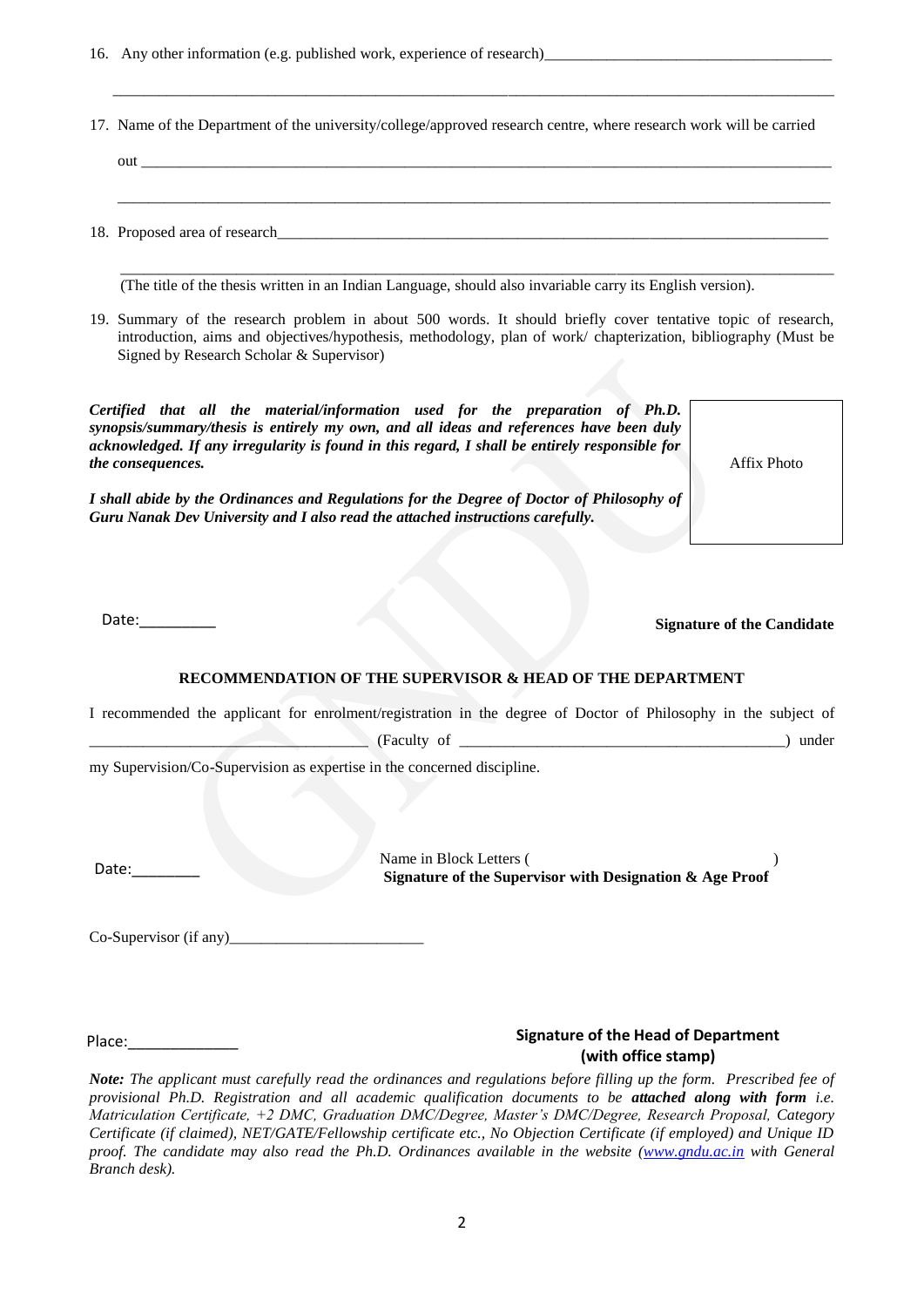# **FOR OFFICE USE ONLY**

Date of deposit Registration Fee

Verification:

| Name of the University | Course/ | Marks/      | Year | Roll No./    | Remarks                                       |
|------------------------|---------|-------------|------|--------------|-----------------------------------------------|
|                        | Subject | Division or |      | Registration |                                               |
|                        |         | <b>CGPA</b> |      | No.          |                                               |
|                        |         |             |      |              | 1. Date of BOC:                               |
|                        |         |             |      |              | 2. Admission Base:                            |
|                        |         |             |      |              | 3. Migration (if any):                        |
|                        |         |             |      |              | 4. NOC (if any):                              |
|                        |         |             |      |              | 5. Category (in which candidate<br>admitted): |
|                        |         |             |      |              | 6. Sup. Slot:                                 |
|                        |         |             |      |              | 7. Co-sup. Slot (if any):                     |
|                        |         |             |      |              |                                               |
|                        |         |             |      |              |                                               |
|                        |         |             |      |              |                                               |

Fee Details:

- (1) Registration Fee:
- (2) Course Work Fee:
- (3) Migration fee ( if any):

The applicant is eligible to register for the degree of Ph.D. in the Faculty of \_\_\_\_\_\_\_\_\_\_\_\_\_\_\_\_\_\_\_\_\_\_\_\_\_\_\_\_\_\_\_\_\_\_\_ \_\_\_\_\_\_\_\_\_\_\_\_\_\_\_\_\_\_\_\_\_\_\_\_\_\_\_\_\_\_\_\_\_\_\_\_\_\_\_\_\_\_\_\_\_\_\_\_\_\_\_\_\_\_\_\_\_\_\_\_\_. He/She is required to submit his/her thesis

 $by$ \_\_\_\_\_\_\_\_\_\_\_\_\_\_\_\_.

System Adm./D.R.G/A.R.G. Superintendent (General) Assistant Clerk

\* Note: The fees will be charged from the candidate as prescribed by the University from time to time.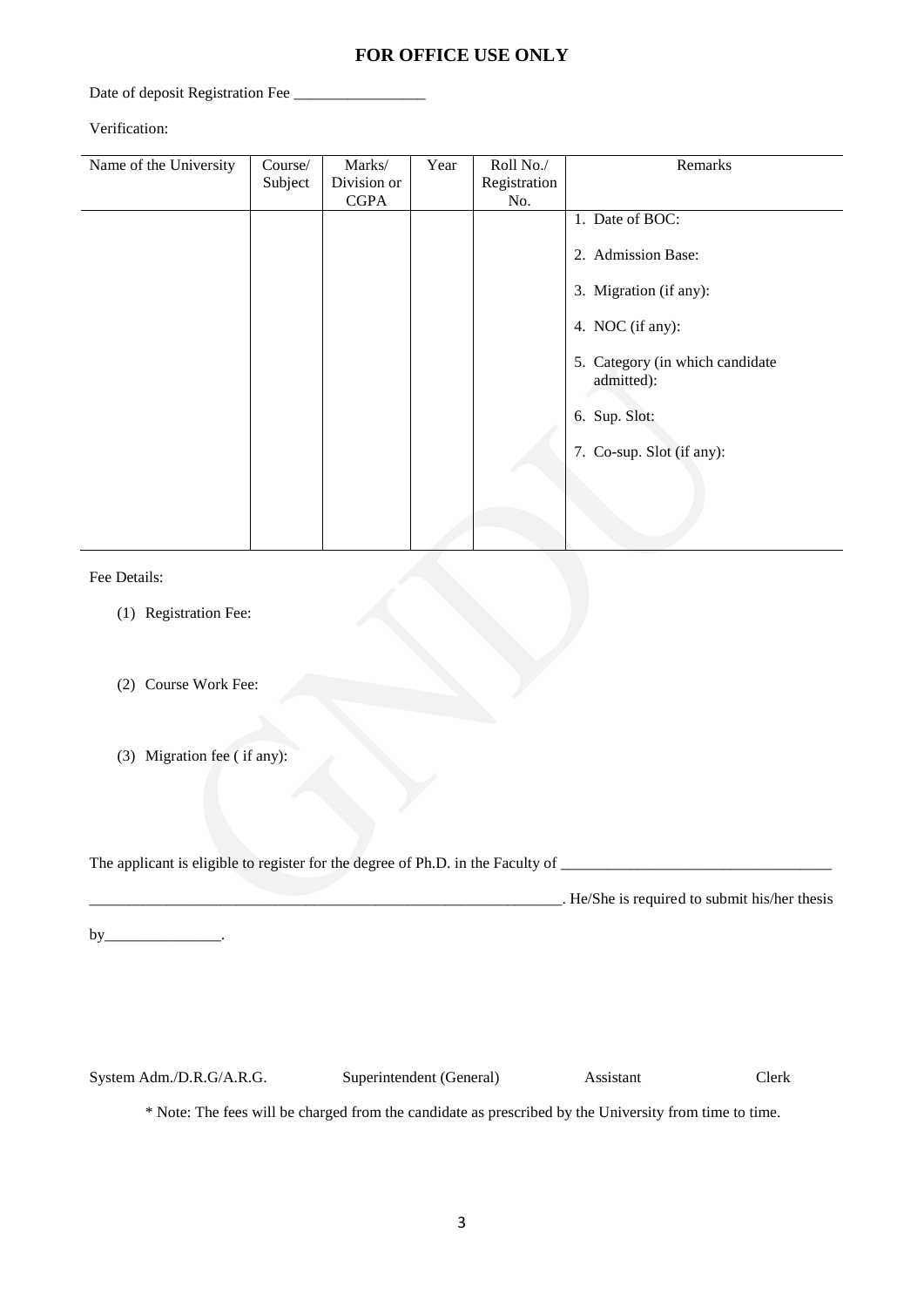# **BIODATA (For approval as a Supervisor for Ph.D. Thesis)**

| No. of Research publications in refereed journals : |  |
|-----------------------------------------------------|--|

#### **Academic Record:**

|            | Year | Subject and/ or Title of Thesis | University |
|------------|------|---------------------------------|------------|
|            |      |                                 |            |
| M.A./M.Sc. |      |                                 |            |
|            |      |                                 |            |
|            |      |                                 |            |
| M.Phil.    |      |                                 |            |
|            |      |                                 |            |
|            |      |                                 |            |
| Ph.D.      |      |                                 |            |
|            |      |                                 |            |
|            |      |                                 |            |

### **Teaching Experience:**

| reacum, experience. | Year | Subject | <b>Department</b> |
|---------------------|------|---------|-------------------|
| Undergraduate       |      |         |                   |
| Post-graduate       |      |         |                   |
| M.Phil.             |      |         |                   |

#### **General Eligibility:**

Regular Professors of the University with at least five research publications in refereed journals and all regular Associate/Assistant Professors of the University with a Ph.D. Degree and at least two research publications in refereed journals are eligible to be appointed as Supervisors.

The allocation of Research Supervisor for a selected research scholar shall be decided by the Board of Control of the Department concerned depending on the number of scholars per Research Supervisor, the available specialization among the supervisors and research interests of the scholars as indicated by them at the time of interview/viva-voce.

**I recommended the applicant for enrolment/registration in the degree of Doctor of Philosophy under my Supervision as expertise in the concerned discipline.**

To be forwarded by the Head of the Department/Institute.

**Signature of the Supervisor**

**Signature of the Head of Institution (With Seal)**